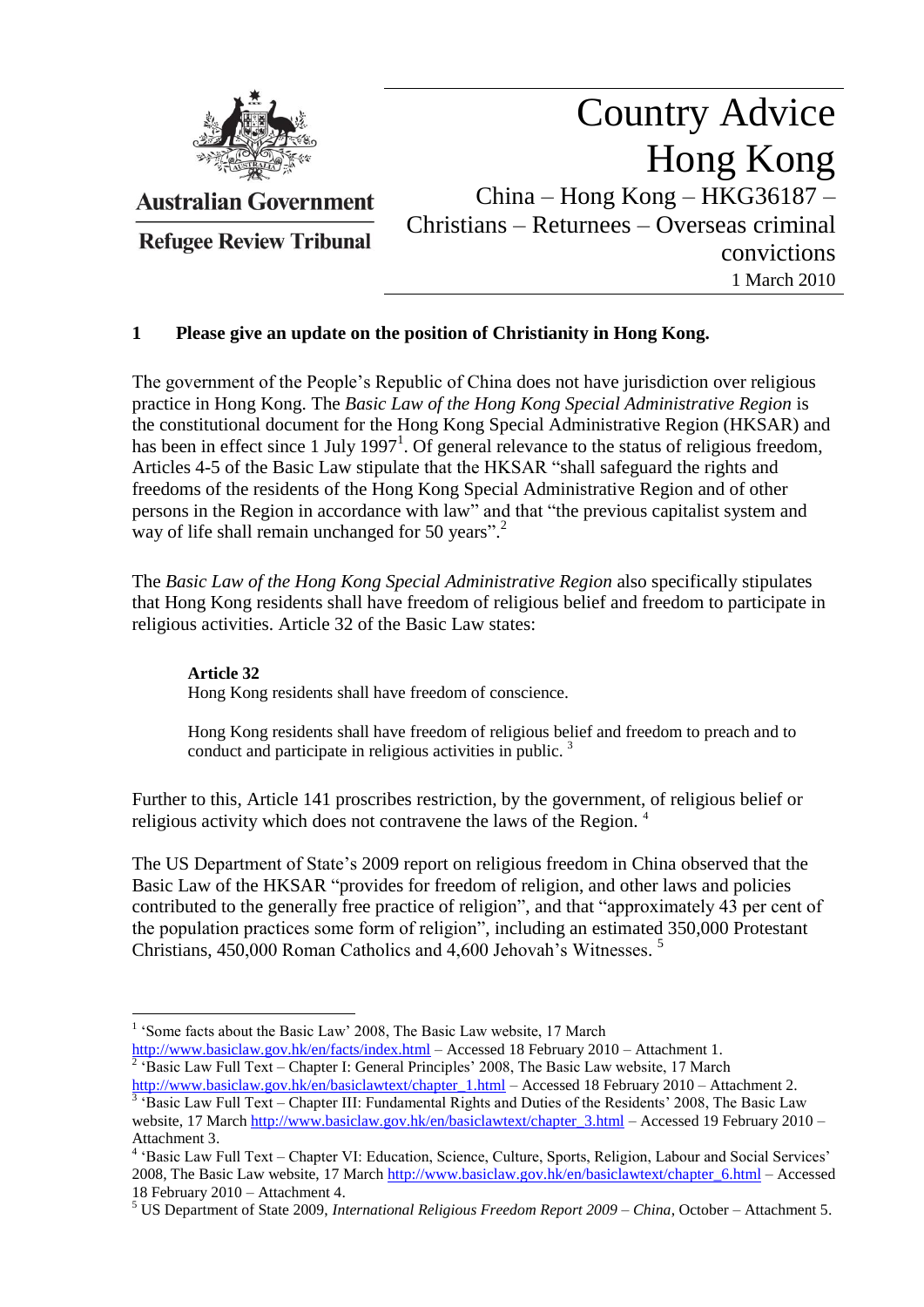The report further observed that "[t]he Basic Law provides for freedom of religion, and the Bill of Rights Ordinance prohibits religious discrimination by the HKSAR Government" and that, in the period covererd by the report, there had been "no reports of societal abuses and discrimination based on religious belief or practice".<sup>5</sup>

A broader search of the sources consulted found no information to indicate that freedom of Christian religious belief and lawful practice is restricted in the HKSAR.

## **2 Please provide information on the Chinese government's position in relation to persons convicted of a crime overseas.**

The *Criminal Law of the People's Republic of China* allows the re-prosecution of an offence committed outside of the territory of the People"s Republic of China. However, decisions to re-prosecute are discretionary and the circumstances under which a returning national would be punished in China for a crime committed elsewhere and for which he had already been punished are not stipulated.

Articles 7 and 10 of the general provisions in Part 1 of the *Criminal Law of the People's Republic of China* relevantly state:

#### **Article 7**

This law is applicable to PRC citizens who commit the crimes specified in this law outside the territory of the PRC; but those who commit the crimes, provided that this law stipulates a minimum sentence of less than a three-year fixed-term imprisonment for such crimes, may not be dealt with.

…

<u>.</u>

#### **Article 10**

Any person who commits a crime outside PRC territory and according to this law bear criminal responsibility may still be dealt with according to this law even if he has been tried in a foreign country; however, a person who has already received criminal punishment in a foreign country may be exempted from punishment or given a mitigated punishment.<sup>6</sup>

Crimes relating to drug trafficking are covered in Section 7 of the *Criminal Law of the People's Republic of China*. 6

In December 2008, the Country Information Service of the Department of Immigration and Citizenship sought advice from the Australian Department of Foreign Affairs & Trade (DFAT) regarding any known examples, since 2005, of prosecution by the Chinese authorities of returnee nationals who had been convicted and sentenced abroad for serious crimes. DFAT advised, in part:

As mentioned in reftel, China does not apply the principle of double jeopardy – returnees can be tried for offences they committed and served sentences for in Australia.

Post has no first-hand information on examples, since 2005, of prosecutions by the Chinese authorities of returned PRC nationals who had previously been sentenced and convicted overseas for serious crimes.

<sup>6</sup> *Criminal Law of the People's Republic of China (Promulgated 14 March & Effective 1 October 1997)*, AsianLII website, [http://www.asianlii.org/cgi-bin/disp.pl/cn/legis/cen/laws/cl104/cl104.html?query=^guanzhi](http://www.asianlii.org/cgi-bin/disp.pl/cn/legis/cen/laws/cl104/cl104.html?query=%5eguanzhi) – Accessed 17 February 2010 – Attachment 6.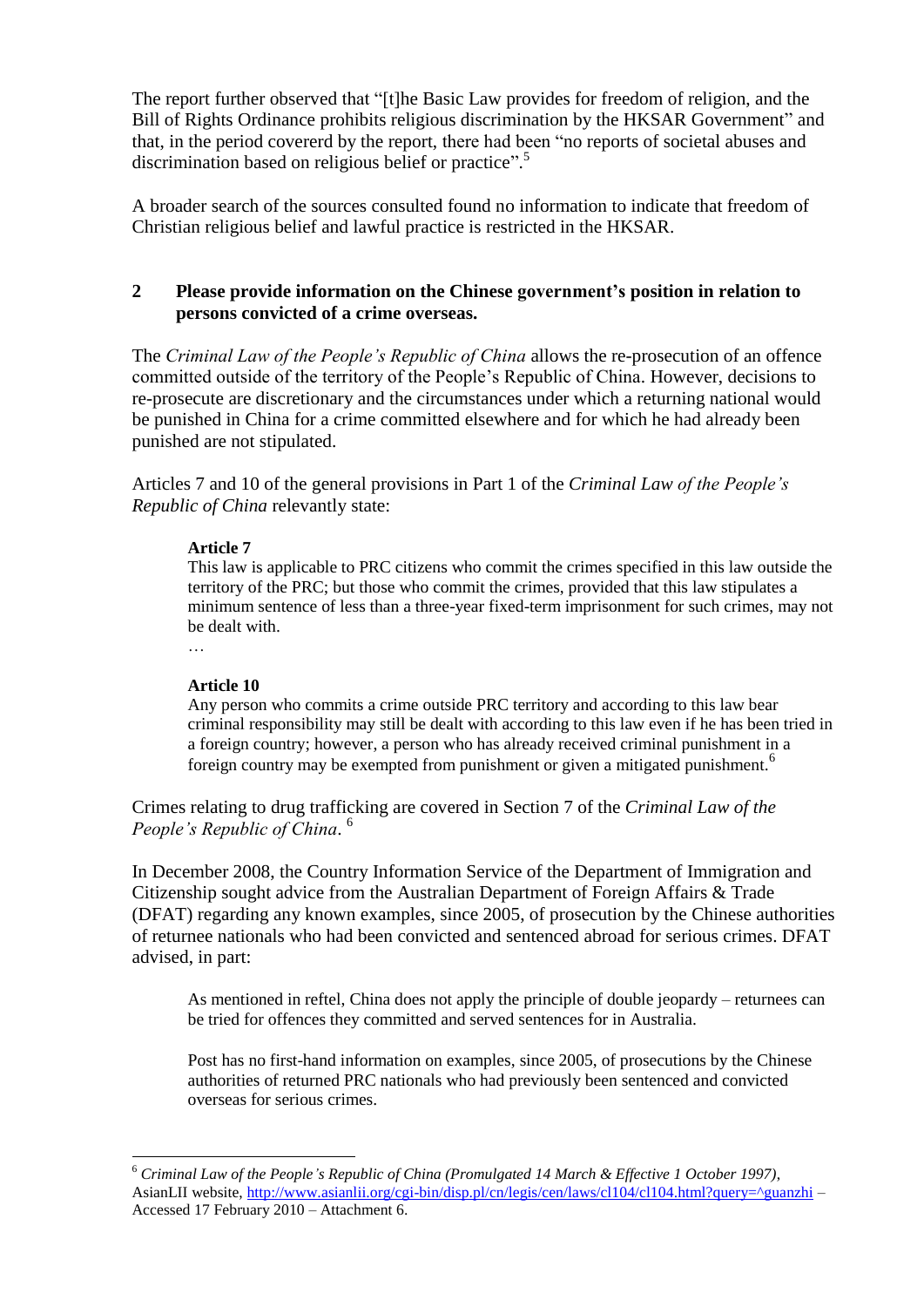Post is aware of examples where PRC nationals, who had previously been convicted and sentenced abroad, were detained for questioning by PRC authorities. Under normal circumstances, the maximum detention period is fifteen days, though this can be extended, depending on the circumstances of the case.<sup>7</sup>

The UK Home Office"s *Country of Origin Information Report – China*, released in January 2010, cited advice from the UK Foreign & Commonwealth Office of 15 July 2005 which stated, in part:

The circumstances under which an individual would be punished in China for a crime committed in a foreign country for which he had already been punished in that country are unstipulated. The Chinese authorities are most likely to take this action if the crime had received a lot of publicity in China, if the victims were well-connected in China, if there were a political angle to the original crime or if the crimes were of a particular type that the authorities wanted to make an example of. Our Embassy in Beijing is unaware of such instances. The specific inclusion in the Criminal Law of "exemptions" from second punishment in China for crimes committed abroad suggests that the authorities would not take further action against ordinary criminal offences.<sup>8</sup>

The UK Home Office"s *Operational Guidance Note – China* released in June 2009 provided advice on "double jeopardy" amongst other main categories of claims for asylum, and noted, in conclusion:

The Chinese legal system allows for double jeopardy in which Chinese citizens can be punished/imprisoned on return to China for crimes they have committed and been punished for in other countries. However, the IAT found in **JC (double jeopardy: Art 10 CL) China CG [2008] UKIAT 00036** [sic] that the use of the legal provisions is discretionary and extremely rare. Without particular aggravating factors, the risk falls well below the level required to engage international protection under the Refugee Convention or the ECHR. The risk of prosecution should be considered on the individual circumstances of a case and case owners should have particular regard to the factors set out at Paragraph 273 (19) of the determination.<sup>9</sup>

The United Kingdom Asylum and Immigration Tribunal (UKAIT) case cited in the *Operational Guidance Note – China* includes 24 pages of expert evidence, including academic and legal opinion on the likelihood of further punishment of a returnee who had been convicted and punished for a crime committed abroad. That evidence included a report by Professor Michael J E Palmer, a senior Professor of Law with the School of Oriental and African Studies at the University of London, referred to at paragraphs 76-88 of the decision. Professor Palmer is cited has having stated that an absence of reported cases of re-prosecution under Article 10 of the revised Criminal Law "reflects, in my view, not an absence of such cases but, rather, a problem of reporting – reflecting in part the problem of the secrecy that pervades important areas in the operation of the legal system in the PRC". <sup>10</sup>

The evidence of Professor Fu Hua Ling, an Associate Professor at Hong Kong University, was considered at paragraphs 151-176 of the UKAIT decision. Professor Fu is cited as having observed, in part:

<u>.</u>

<sup>7</sup> DIAC Country Information Service 2009, *Country Information Report No. 09/04 – Double Jeopardy for serious crimes in China* (sourced from DFAT advice of 22 January 2009), 29 January – Attachment 7. <sup>8</sup> UK Home Office 2010, *Country of Origin Information Report – China*, January – Attachment 8.

<sup>9</sup> UK Home Office 2009, *Operational Guidance Note – China*, 10 June – Attachment 9.

<sup>10</sup> UK Asylum and Immigration Tribunal 2008, *JC (double jeopardy: Art 10 CL) China CG [2008] UKAIT 00036* – Attachment 10.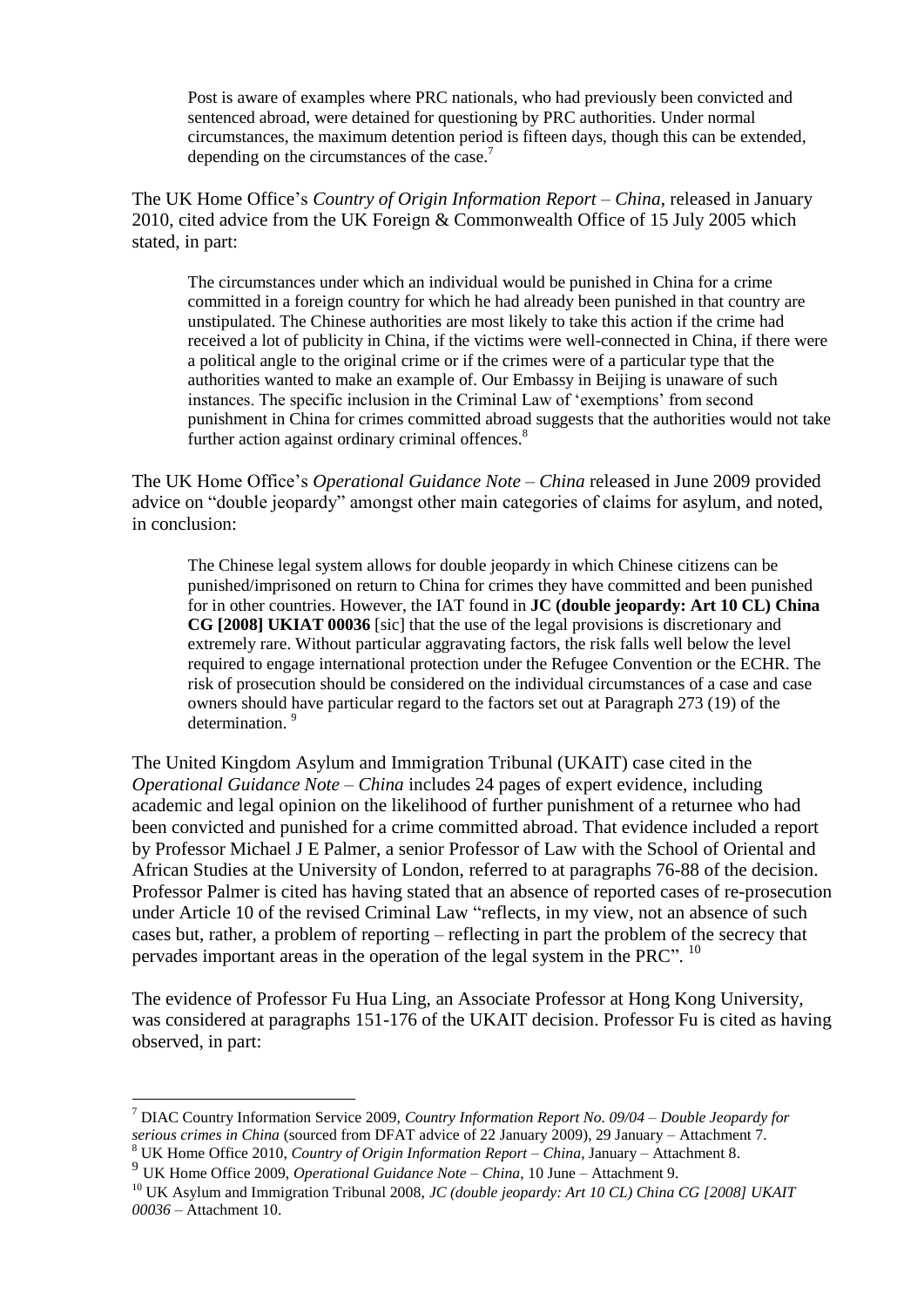5. The rationale behind Article 10 of the CL is that China, as a sovereign state, refuses to recognize foreign penal judgments unless such recognition arises in accordance with any international agreement which China has signed. The rule against double jeopardy does not apply in China in principle.

...

<u>.</u>

7. Article 10 is intended to avoid a situation in which a foreign court treats a Chinese offender with undue lenience. The article gives the procuracy the discretion to prosecute or not to prosecute a Chinese citizen who was tried by a foreign court for an offence committed overseas depending on the seriousness of the offence committed and penalties imposed by the foreign courts. The Chinese procuracy may re-prosecute the offender for the same offence to compensate for the undue lenience. The same article also authorizes the court to exempt the offender, when re-prosecuted, from any further punishment in China and give only mitigated penalties depending on the seriousness of the overseas offence and the severity of the overseas penalty. <sup>10</sup>

However, Professor Fu also observed:

As a result of the enhanced international cooperation in criminal matters, China has also agreed to comply with the rule against double jeopardy where there are bi-lateral treaties in place. It is therefore increasingly unlikely that China will reprosecute offences that have occurred overseas...<sup>10</sup>

Australia has had a bilateral extradition treaty with China since September 2007.<sup>11</sup>

## **3 Please provide information on the Hong Kong government's position in relation to persons convicted of a crime overseas.**

The legal principle of double jeopardy was considered in a 2001 report published by the Legislative Council Secretariat of the government of the HKSAR, which stated at paragraph 5.59:

Section 11(6) of the *Hong Kong Bill of Rights Ordinance* provides that "*No one shall be liable to be tried or punished again for an offence for which he has already been finally convicted or acquitted in accordance with the law and penal procedure of Hong Kong*". The common law principle as applied in Hong Kong also stipulates that so long as the relevant foreign court has exercised valid jurisdiction over the defendant, then the defendant cannot be tried in Hong Kong for the same offence regardless of whether or not he was convicted or held not guilty by the foreign court. $^{12}$ 

Information on the HKSAR Department of Justice website indicates that the national laws of the PRC relating to criminal offences and punishments in matters relating to drug trafficking are not applicable in the HKSAR and that Hong Kong"s common law system remains extant. The HKSAR Department of Justice website also indicates that:

<sup>11</sup> Zhu Xiaolei 2008, "To Catch a Thief", *Beijing Review*, 7 June [http://www.bjreview.com.cn/world/txt/2008-](http://www.bjreview.com.cn/world/txt/2008-06/07/content_126045.htm) [06/07/content\\_126045.htm](http://www.bjreview.com.cn/world/txt/2008-06/07/content_126045.htm) – Accessed 1 March 2010 – Attachment 11.

<sup>&</sup>lt;sup>12</sup> Chau, Pak-kwan and Lam, Stephen 2001, 'Research Study on the Agreement between Hong Kong and the Mainland concerning Surrender of Fugitive Offenders", Legislative Council website, March <http://www.legco.gov.hk/yr00-01/english/library/erp05.pdf> – Accessed 23 February 2010 – Attachment 12.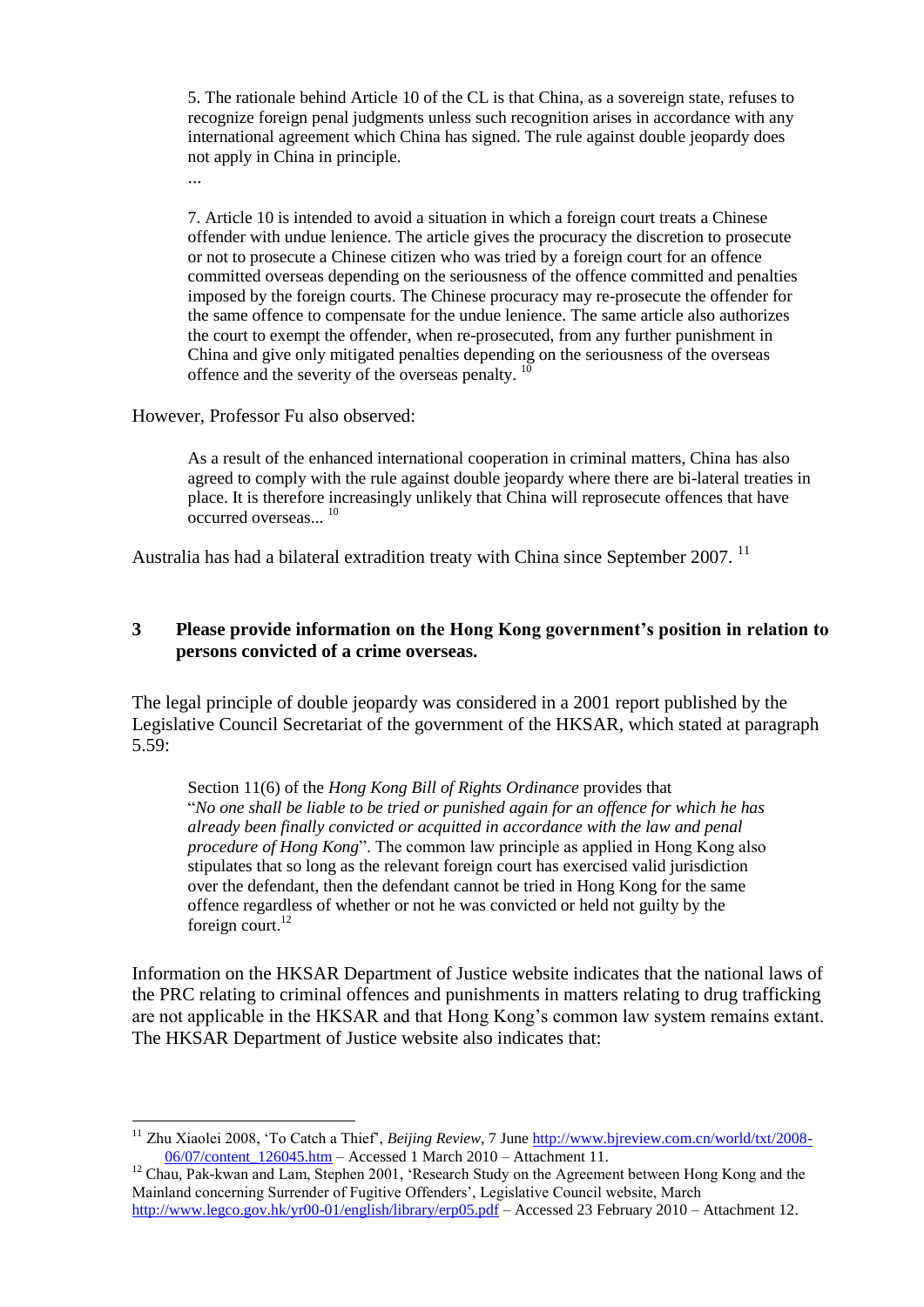Courts in the HKSAR exercise independent judicial power, including the power of final adjudication. They are not subject to a superior court in the Mainland. In other words, judgments of Mainland courts are not binding on the courts of the HKSAR. Moreover, law enforcement departments of the Mainland cannot exercise any jurisdiction in the HKSAR.<sup>13</sup>

Further to the common law requirement to not retry, the HKSAR is a signatory<sup>14</sup> to the International Covenant on Civil and Political Rights (ICCPR) which states at Article 14(7):

No one shall be liable to be tried or punished again for an offence for which he has already been finally convicted or acquitted in accordance with the law and penal procedure of each country.<sup>15</sup>

No information was found to indicate that Hong Kong has failed to meet its obligations under Article 14(7) of the ICCPR.

### **List of Sources Consulted**

Internet Sources:

<u>.</u>

**Government Information & Reports** UK Foreign & Commonwealth Office website [http://www.fco.gov.uk](http://www.fco.gov.uk/) UK Home Office website <http://www.homeoffice.gov.uk/> US Department of State website <http://www.state.gov/> **United Nations (UN)** UN High Commissioner for Refugees (UNHCR) Refworld <http://www.unhcr.org/cgi-bin/texis/vtx/refworld/rwmain> **Non-Government Organisations** Amnesty International website [http://www.amnesty.org](http://www.amnesty.org/) Freedom House website [http://www.freedomhouse.org](http://www.freedomhouse.org/) Human Rights Watch website [http://www.hrw.org](http://www.hrw.org/) **International News & Politics** *BBC News* [http://news.bbc.co.uk](http://news.bbc.co.uk/) *South China Morning Post* [http://www.scmp.com](http://www.scmp.com/) **Topic Specific Links** Department of Justice website<http://www.doj.gov.hk/eng> Government of Hong Kong website<http://www.gov.hk/en> Hong Kong Lawyer website [http://www.hk-lawyer.com/InnerPages\\_features/0/1474/2009/11](http://www.hk-lawyer.com/InnerPages_features/0/1474/2009/11) Hong Kong Legal Information Institute website<http://www.hklii.org/> Law Reform Commission of Hong Kong website [http://www.hkreform.gov.hk/en/members/double\\_jeo.htm](http://www.hkreform.gov.hk/en/members/double_jeo.htm) Legislative Council website [http://www.legco.gov.hk](http://www.legco.gov.hk/)  Security Bureau website<http://www.sb.gov.hk/eng> The Basic Law website<http://www.basiclaw.gov.hk/en> **Search Engines** Copernic<http://www.copernic.com/>

<sup>&</sup>lt;sup>13</sup> 'The Legal System in Hong Kong' 2009, Government of the Hong Kong Special Administrative Region – Department of Justice website, 7 October<http://www.doj.gov.hk/eng/legal/index.htm#17> – Accessed 23 February 2010 – Attachment 13.

<sup>&</sup>lt;sup>14</sup> 'List of Treaties in Force and Applicable to the Hong Kong Special Administrative Region' 2009, International Law Division, Department of Justice, 11 December<http://www.legislation.gov.hk/interlaw.htm> – Accessed 23 February 2010 – Attachment 14.

<sup>&</sup>lt;sup>15</sup> International Covenant on Civil and Political Rights, Office of the United Nations High Commissioner for Human Rights websit[e http://www2.ohchr.org/english/law/ccpr.htm](http://www2.ohchr.org/english/law/ccpr.htm) – Accessed 23 February 2010 – Attachment 15.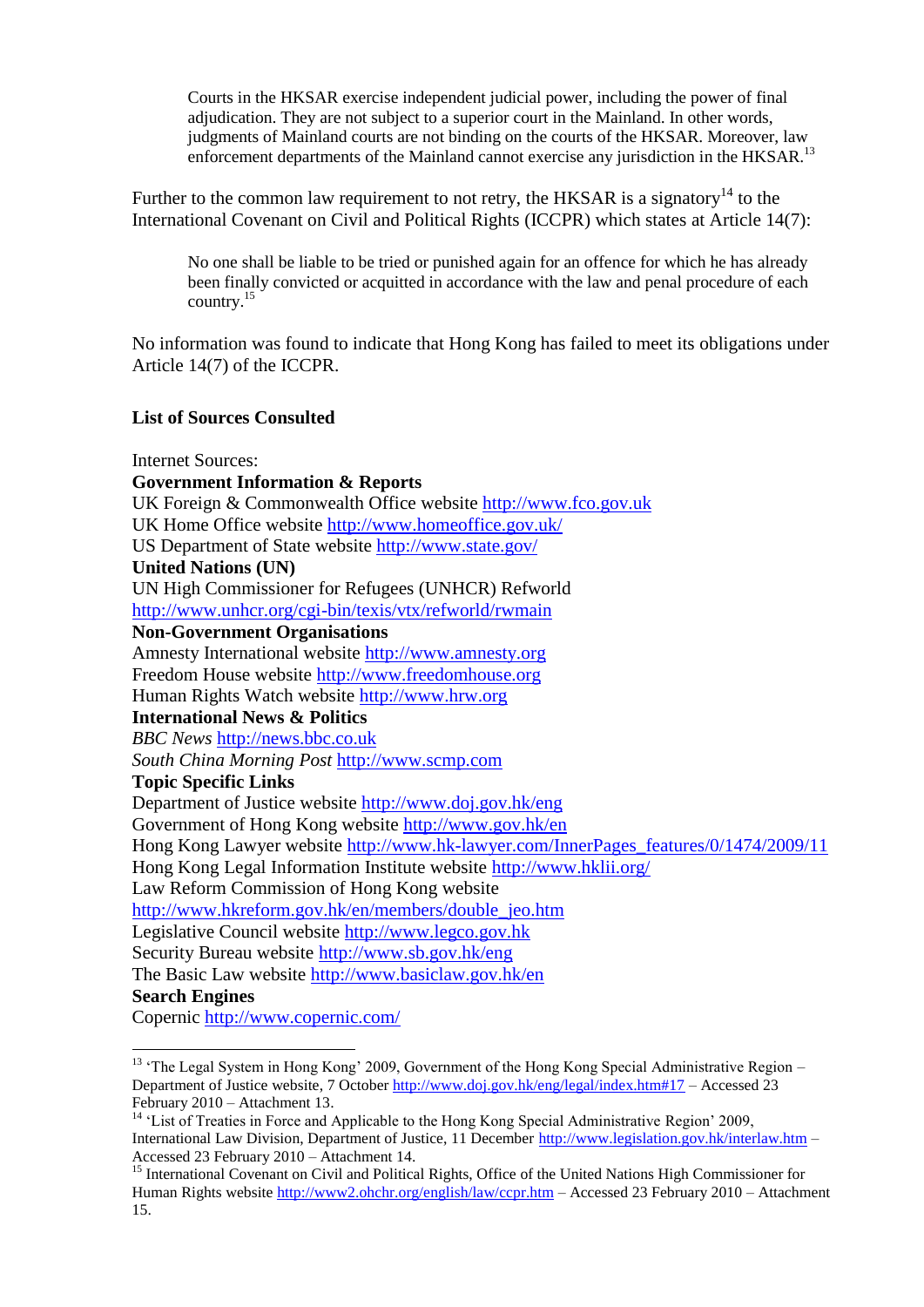Databases**:**  FACTIVA (news database) BACIS (DIAC Country Information database) REFINFO (IRBDC (Canada) Country Information database) ISYS (RRT Research & Information database, including Amnesty International, Human Rights Watch, US Department of State Reports) MRT-RRT Library Catalogue

## **Attachments**

- 1. "Some facts about the Basic Law" 2008, The Basic Law website, 17 March <http://www.basiclaw.gov.hk/en/facts/index.html> – Accessed 18 February 2010.
- 2. "Basic Law Full Text Chapter I: General Principles' 2008, The Basic Law website, 17 March [http://www.basiclaw.gov.hk/en/basiclawtext/chapter\\_1.html](http://www.basiclaw.gov.hk/en/basiclawtext/chapter_1.html) – Accessed 18 February 2010.
- 3. "Basic Law Full Text Chapter III: Fundamental Rights and Duties of the Residents" 2008, The Basic Law website, 17 March [http://www.basiclaw.gov.hk/en/basiclawtext/chapter\\_3.html](http://www.basiclaw.gov.hk/en/basiclawtext/chapter_3.html) – Accessed 19 February 2010.
- 4. "Basic Law Full Text Chapter VI: Education, Science, Culture, Sports, Religion, Labour and Social Services" 2008, The Basic Law website, 17 March [http://www.basiclaw.gov.hk/en/basiclawtext/chapter\\_6.html](http://www.basiclaw.gov.hk/en/basiclawtext/chapter_6.html) – Accessed 18 February 2010.
- 5. US Department of State 2009, *International Religious Freedom Report 2009 – China*, October.
- 6. *Criminal Law of the People's Republic of China (Promulgated 14 March & Effective 1 October 1997)*, AsianLII website, [http://www.asianlii.org/cgi](http://www.asianlii.org/cgi-bin/disp.pl/cn/legis/cen/laws/cl104/cl104.html?query=%5eguanzhi)[bin/disp.pl/cn/legis/cen/laws/cl104/cl104.html?query=^guanzhi](http://www.asianlii.org/cgi-bin/disp.pl/cn/legis/cen/laws/cl104/cl104.html?query=%5eguanzhi) – Accessed 17 February 2010.
- 7. DIAC Country Information Service 2009, *Country Information Report No. 09/04 – Double Jeopardy for serious crimes in China* (sourced from DFAT advice of 22 January 2009), 29 January. (CISNET People"s Republic of China CX219269)
- 8. UK Home Office 2010, *Country of Origin Information Report – China*, January.
- 9. UK Home Office 2009, *Operational Guidance Note – China*, 10 June.
- 10. UK Asylum and Immigration Tribunal 2008, *JC (double jeopardy: Art 10 CL) China CG [2008] UKAIT 00036*. (CISNET CISLib)
- 11. Zhu Xiaolei 2008, "To Catch a Thief", *Beijing Review*, 7 June [http://www.bjreview.com.cn/world/txt/2008-06/07/content\\_126045.htm](http://www.bjreview.com.cn/world/txt/2008-06/07/content_126045.htm) – Accessed 1 **March 2010.**